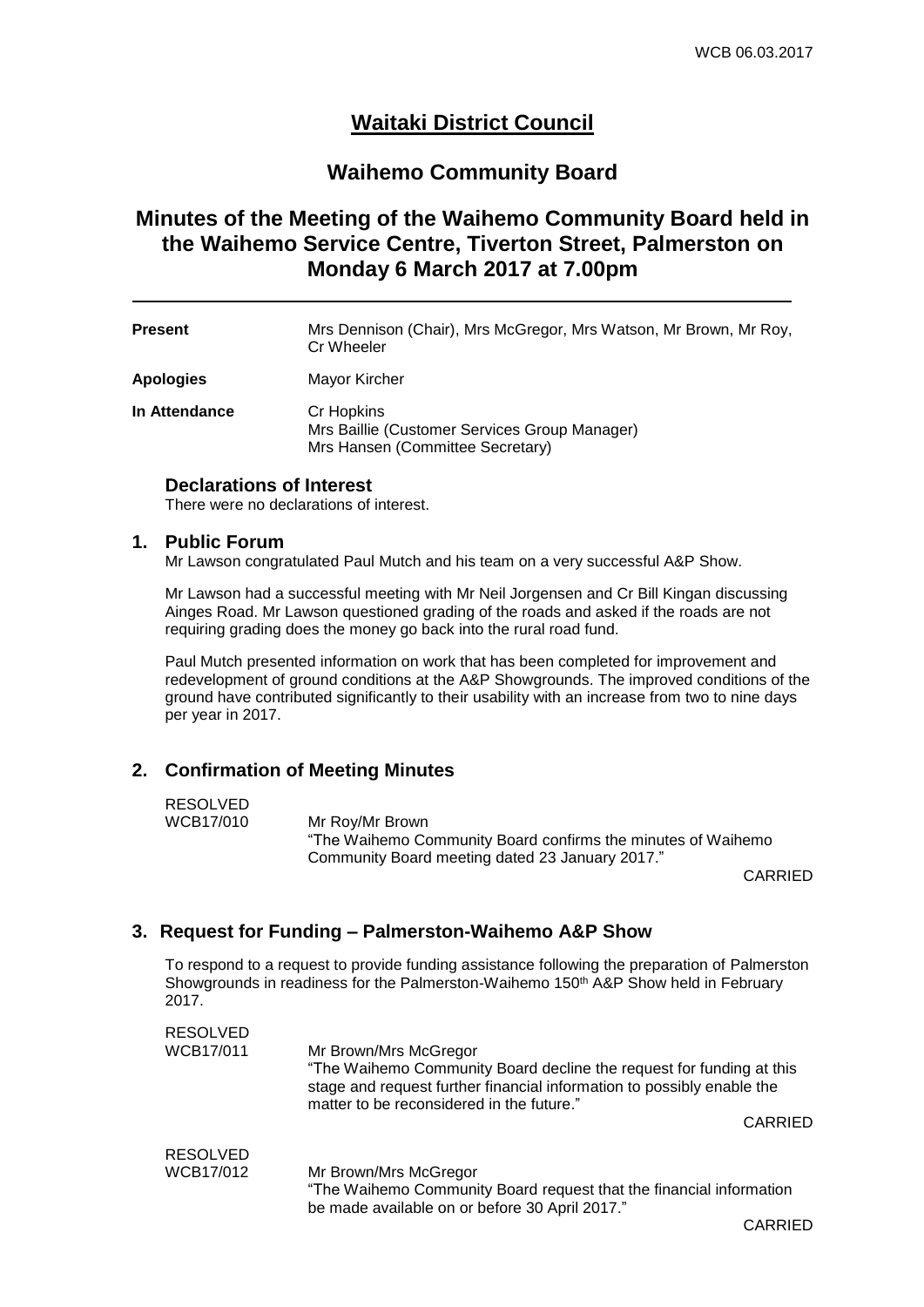#### **4. Building Consents Issued in Waihemo Ward for the Month of January 2017**

To provide the Board members with a list of building consents issued in the Waihemo Ward for the month of January 2017.

RESOLVED<br>WCB17/013 Mr Brown/Mrs McGregor "The Waihemo Community Board receives the information."

CARRIED

#### **5. Assets Update**

To update the Board on issues, operations and projects managed by the Assets Group, occurring within the Waihemo Ward since the last Board meeting.

RESOLVED<br>WCB17/014

Mr Roy/Mrs Watson "The Waihemo Community Board receives the information."

CARRIED

#### **6. Recreation Update**

The purpose of this memorandum is to update the Waihemo Community Board on routine work, maintenance issues and progress on minor projects for the period 13 January 2017 to 20 February 2017.

RESOLVED<br>WCB17/015

Cr Wheeler/Mr Roy "The Waihemo Community Board receives the information."

CARRIED

#### **7. 2017-18 Annual Plan**

The purpose of this memorandum is to ensure the Community Board is informed about the 2017/18 Annual Plan (AP) and Council's intention to invite feedback from the community.

RESOLVED WCB17/016 Mrs McGregor/Mr Brown "The Waihemo Community Board receives the information."

CARRIED

## **8. Report on Separate Rate Accounts and Funds Available for Distribution for Community Projects**

This memorandum reports the detailed movements in and the unspent balance of funds available for distribution to community projects within the Board's ward.

RESOLVED WCB17/017 Mr Roy/Mrs Watson "The Waihemo Community Board receives the information."

CARRIED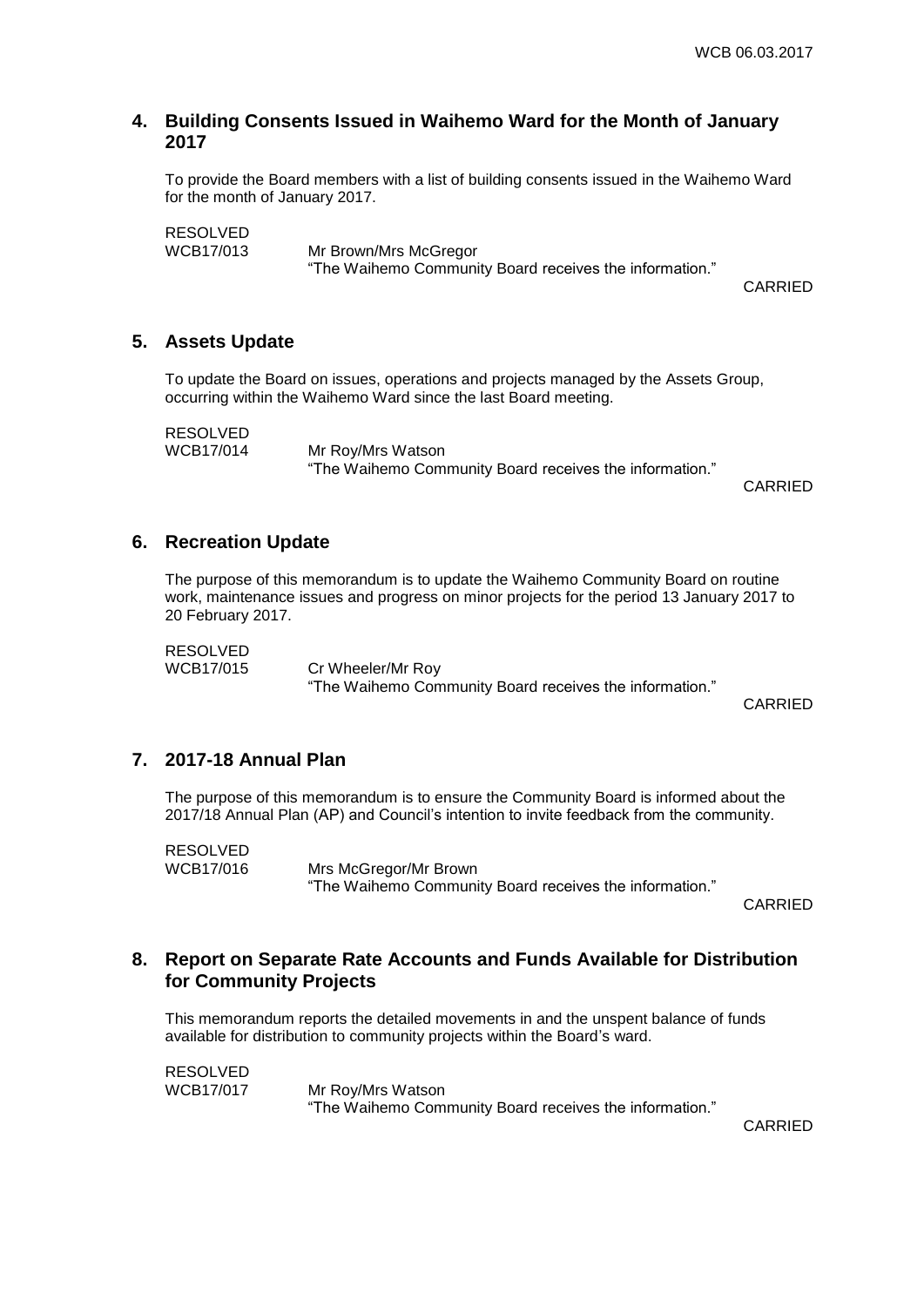## **9. Verbal Updates: Chairperson's Report; Community Board Member Area Reports; Councillor's Report**

#### Kathy Dennison

- Power net upgrade in the town centre area, replacing overhead lines with underground cables, replacing with heritage poles at their cost
- Spoke to Ting Ge regarding a price for overlay asphalt in the town centre footpaths in Hampden. The request was to have a price in hand for the Board to look at while viewing the Amenity Projects that the community may highlight
- Attended Dunback Hall Committee meeting
- Liaised with Jane Matchett regarding parks projects and cemetery signs
- Working with Tourism Waitaki regarding signs
- Liaised with Helen Algar on the Skate 8 park event. It was suggested that the event be planned for September/October
- Carol Watson and Heather McGregor are attending the Community Board Conference
- Contacting Sport Waitaki to add any projects that could be included in the Waihemo Ward (gentle movement etc)
- Spoke to Aquatic Centre about swimming lessons at East Otago Community Pool (next season) and possibly Aqua Aerobics
- Organising a trip to Hampden for the Board to visit the Top Tip Shed and Community Project Cultural and Heritage Centre. The trip will be scheduled for 22 or 29 March from 9am – 1pm
- Jane Matchett is costing a third notice board
- An informal Board meeting will be held on Wednesday 15 March at 5pm
- A meeting is to be organised by Lisa Baillie with the two community boards to discuss Health and Safety
- Correspondence H2OUR Health newsletter this is to be distributed to the Board members
- Letter received regarding Mull and Runbrake Streets no channel curbing. When it rains the ditch fills with water along the street and spills out onto the road
- Letter received on roading signs and Tourism Waitaki signs
- Would like to send a letter to transit about the overhead bridge and white railings as they both need painting

#### Jan Wheeler

- Council Committees day
- Council workshop
- Council meetings
- Waihemo Ward Bus Tour
- Committees/Workshops
- Hampden Hall Committee and Residents meeting
- Moeraki visit looking at lookout area, toilets and the Millennium Track
- Footpath at Hampden

#### Heather McGregor

- Waihemo Ward Bus Tour
- Moeraki visit looking at lookout area, toilets and the Millennium track
- Dunback Hall Committee AGM
- CRM's have put some roading CRM's through using Snap, Send and Solve App regarding pot hole repairs in Runbrake, Mull and Burraness Streets and gravel required for Bough Road
- Overhanging tree in Stour Street and overgrown section in Muir Street
- Vandalism in the disabled toilets recently the toilets were tagged

#### Carol Watson

- Attended the Palmerston A&P Show
- Waihemo Ward Bus Tour
- Attended to a community response
- 150<sup>th</sup> Flag Swamp School celebrations